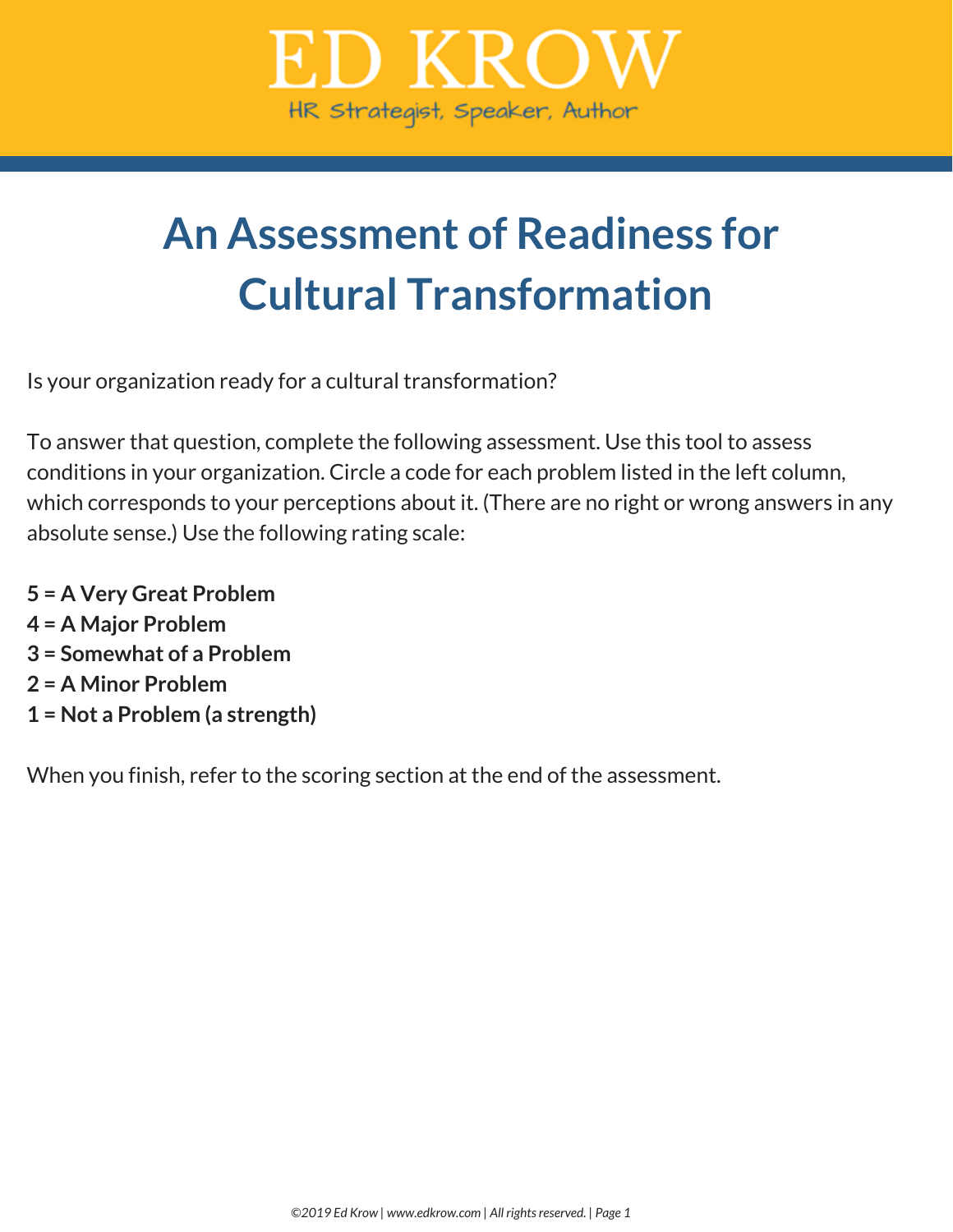| <b>Statements</b>            |                                                                                                                                                       | <b>Your Perceptions</b> |                    |                          |                                  |               |  |
|------------------------------|-------------------------------------------------------------------------------------------------------------------------------------------------------|-------------------------|--------------------|--------------------------|----------------------------------|---------------|--|
|                              |                                                                                                                                                       | A Very Great<br>Problem | A Major<br>Problem | Somewhat of a<br>Problem | A Minor<br>Problem               | Not a Problem |  |
|                              |                                                                                                                                                       | 5                       | 4                  | 3                        | 2                                | 1             |  |
| <b>Awareness of Problems</b> |                                                                                                                                                       |                         |                    |                          |                                  |               |  |
| $\mathbf{1}$                 | The CEO of this organization is generally<br>not aware of the possible range of roles<br>that HR does-and could-play in the<br>organization.          | 5                       | 4                  | 3                        | 2                                | 1             |  |
| $\mathbf{2}$                 | Top managers in this organization are<br>generally not aware of the possible<br>range of roles that HR does-and<br>could-play in the organization.    | 5                       | 4                  | 3                        | 2                                | 1             |  |
| 3                            | Middle managers in this organization<br>are generally not aware of the possible<br>range of roles that HR does-and<br>could-play in the organization. | 5                       | 4                  | 3                        | 2                                | 1             |  |
| 4                            | Supervisors in this organization are<br>generally not aware of the possible<br>range of roles that HR does-and<br>could-play in the organization.     | 5                       |                    | 3.                       | $\mathbf{z}$                     | 1             |  |
| 5                            | The CEO of this organization is generally<br>not aware of how HR presently<br>contributes to the organization's<br>bottom line.                       | 5                       | 4                  | 3.                       | 2                                | $\mathbf{1}$  |  |
| 6                            | Top managers in this organization are<br>generally not aware of how HR                                                                                | 5                       | 4                  | 3                        | $\begin{array}{c} 2 \end{array}$ | 1             |  |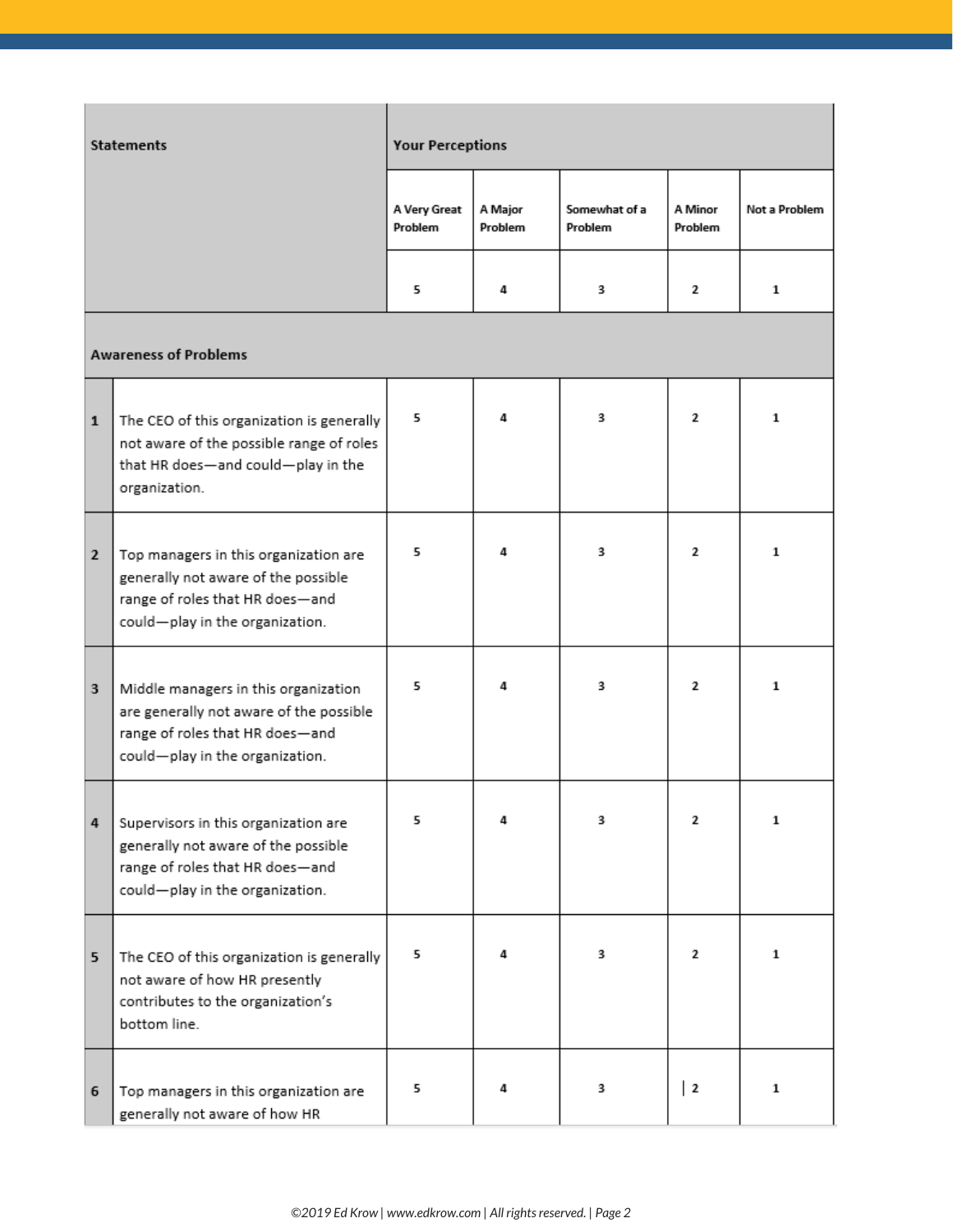|                | presently contributes to the<br>organization's bottom line.                                                                              |   |   |   |              |   |
|----------------|------------------------------------------------------------------------------------------------------------------------------------------|---|---|---|--------------|---|
| $\overline{7}$ | Middle managers in this organization<br>are generally not aware of how HR<br>presently contributes to the<br>organization's bottom line. | 5 | Δ | 3 | $\mathbf{z}$ |   |
| 8              | Supervisors in this organization are<br>generally not aware of how HR<br>presently contributes to the<br>organization's bottom line.     | 5 |   | з | $\mathbf{z}$ | 1 |

## **Awareness of Problems Score:\_\_\_\_\_\_\_\_\_**

| <b>Statements</b>        |                                                                                                                          | <b>Your Perceptions</b> |                    |                          |                    |               |  |
|--------------------------|--------------------------------------------------------------------------------------------------------------------------|-------------------------|--------------------|--------------------------|--------------------|---------------|--|
|                          |                                                                                                                          | A Very Great<br>Problem | A Major<br>Problem | Somewhat of a<br>Problem | A Minor<br>Problem | Not a Problem |  |
|                          |                                                                                                                          | 5                       | 4                  | 3                        | $\mathbf{2}$       | 1             |  |
| <b>Cultural Problems</b> |                                                                                                                          |                         |                    |                          |                    |               |  |
| $\boldsymbol{9}$         | This organization has a history in<br>which HR tends to play a reactive role,<br>solving problems only after they arise. | 5                       | Δ                  | 3                        | $\mathbf{2}$       | 1             |  |
| 10                       | This organization has a long history of<br>devoting better than average time to<br>the development of people.            | 5                       | Δ                  | 3                        | $\mathbf{2}$       | 1             |  |
| 11                       | This organization has a long history of<br>devoting better than average funding<br>to people issues.                     | 5                       | 4                  | 3                        | $\mathbf{2}$       | 1             |  |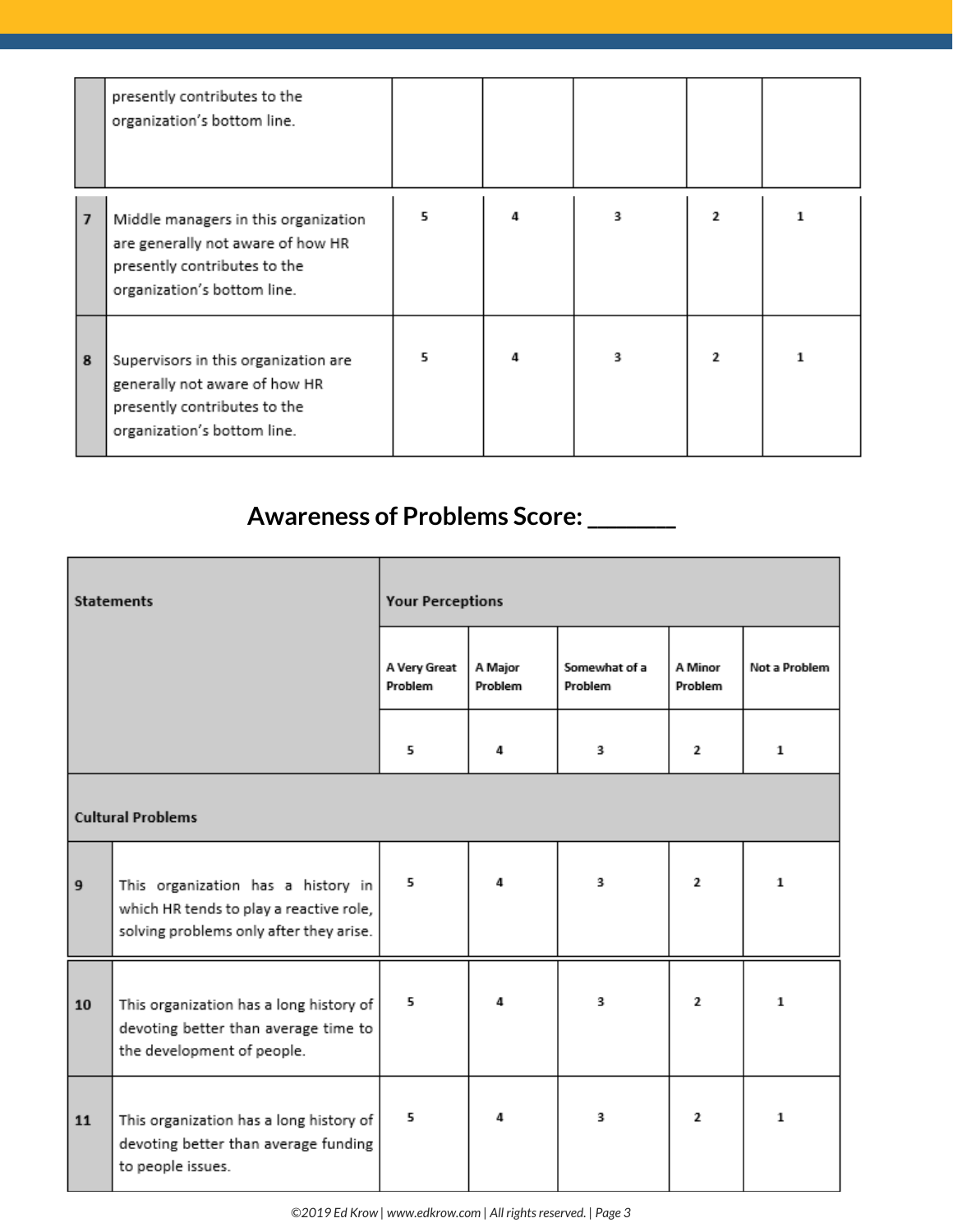| 12 | Executives, managers and supervisors<br>are explicitly rewarded in this<br>organization for helping their workers<br>knowledge, skills<br>develop<br>and<br>attitudes that will help them prepare<br>for greater responsibilities and/or a<br>broader application of professional<br>abilities. | 5 | 4 | 3 | $\mathbf{2}$ | 1            |
|----|-------------------------------------------------------------------------------------------------------------------------------------------------------------------------------------------------------------------------------------------------------------------------------------------------|---|---|---|--------------|--------------|
| 13 | The CEO of this organization holds<br>executives, managers and supervisors<br>responsible for developing their<br>people in preparation for possible<br>advancement.                                                                                                                            | 5 | 4 | 3 | $\mathbf{2}$ | $\mathbf{1}$ |
| 14 | The CEO of this organization takes a<br>personal and active role in dealing<br>with people issues.                                                                                                                                                                                              | 5 | 4 | 3 | $\mathbf{2}$ | $\mathbf{1}$ |
| 15 | Executives in this organization hold<br>managers and supervisors responsible<br>for managing people well.                                                                                                                                                                                       | 5 | 4 | 3 | $\mathbf{2}$ | 1            |
| 16 | Managers in this organization hold<br>managers and supervisors responsible<br>for developing their people in<br>preparation<br>for<br>possible<br>advancement.                                                                                                                                  | 5 | 4 | 3 | 2            | $\mathbf{1}$ |

## **Cultural Problems Score:\_\_\_\_\_\_\_\_\_**